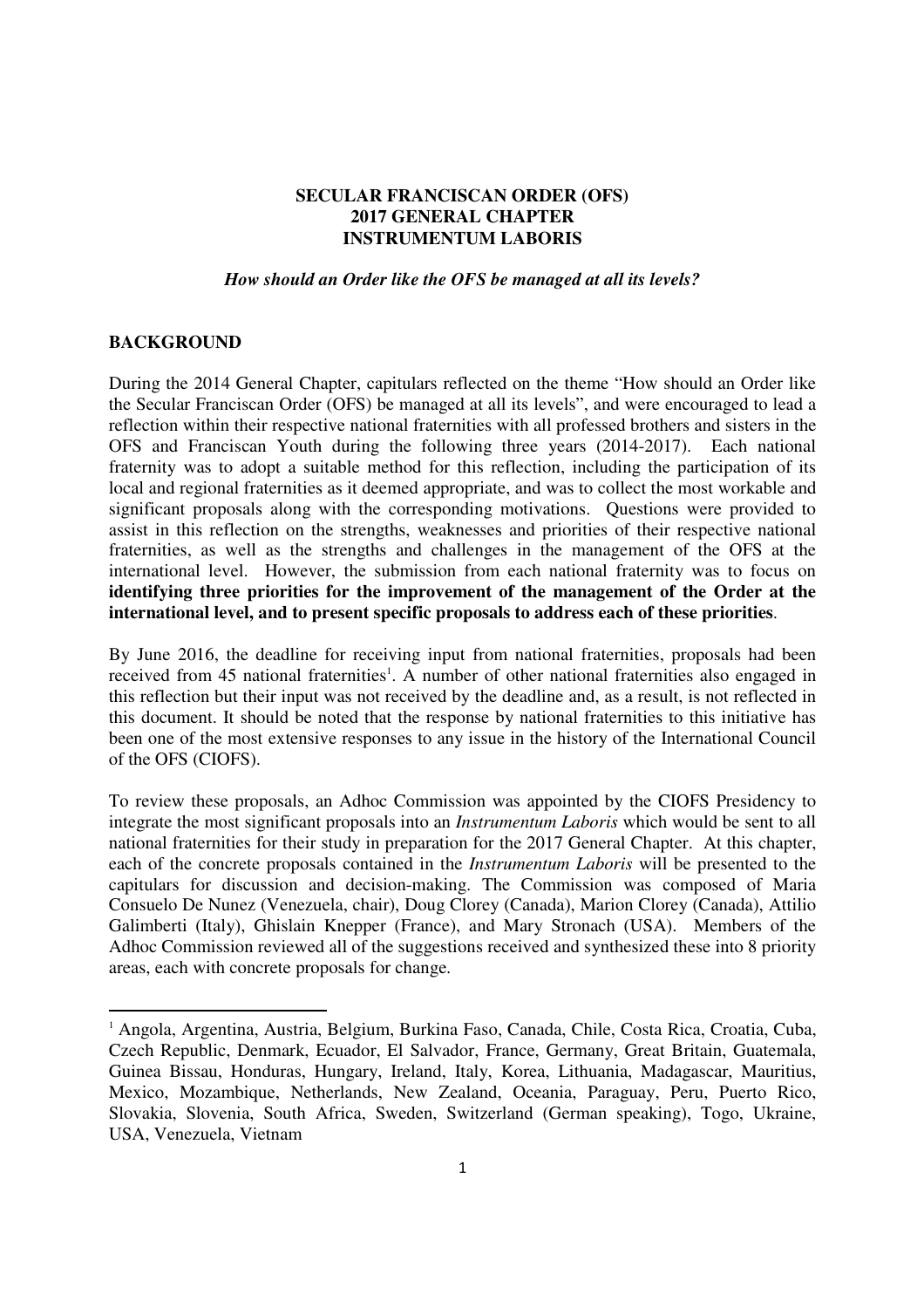## **CONTEXT**

The purpose of the Instrumentum Laboris is to synthesize the priorities and specific proposals submitted by the national fraternities for the improvement of the management of the Order at the international level. While Circ. N. 7/14-20 suggests that national fraternities reflect on their strengths and weaknesses, and identify priorities for their individual national fraternities, only proposals related to the management of the OFS at the international level have been requested. It is also important to ensure that the principle of subsidiarity is respected in dealing with the area of managing national and regional fraternities, each having their own diversity and uniquenesses.

The focus of the Instrumentum Laboris is on the management of the international fraternity. However, as Secular Franciscans, we must remember that our commitment, through profession, is to the entire Order; that is, to all levels of fraternity ... local, regional, national and international. In the formula of profession, we promise "to live all the days of our lives in the Secular Franciscan Order by observing its Rule of life". And, in Article 20 of our Rule, the Secular Franciscan Order is described as having four levels – local, regional, national and international – each having its own moral personality in the Church. This means that, at the same time, Secular Franciscans belong to their respective local, regional, national and international fraternities. Unlike hierarchical structures, the structure within the Secular Franciscan Order does not allow for "we" and "they" perspectives (for example, "we" at the local level, and "they" at the international level). We are all one and, when we speak of the international level, we include all Secular Franciscans. It is important to recognize this aspect in our reflection so that there is no misunderstanding of who is responsible for improving the management of the OFS at the international level. We all are … every Secular Franciscan.

As a result, the Instrumentum Laboris is being forwarded to all national fraternities for their further reflection. Firstly, it is being sent to affirm and respect the contribution that each national fraternity has already made to this reflection. Secondly, it is being sent so that national fraternities can review the priorities and concrete proposals that have surfaced through this reflection. National fraternities, through whichever means they deem appropriate within their respective realities, will need to determine which of the proposals they are prepared to support, and what resources, financial and human, they are prepared to offer to implement these proposals. With this information, strategies will then be developed to implement each of the proposals chosen. It must be clearly stated that it is not the responsibility of the International Presidency to implement any of these proposals on their own and with existing resources; only with the infusion of sufficient resources from the national fraternities can these proposals be implemented. It can also be said that an underlying theme of all proposals in the document is to create a better sharing of the work on the international level with all members of the Order who have the relevant competencies – elected and non-elected. During the 2017 General Chapter, International Councillors from the various national fraternities will bring the views of their respective national fraternities to the General Chapter and come prepared to make decisions on behalf of the entire Secular Franciscan Order.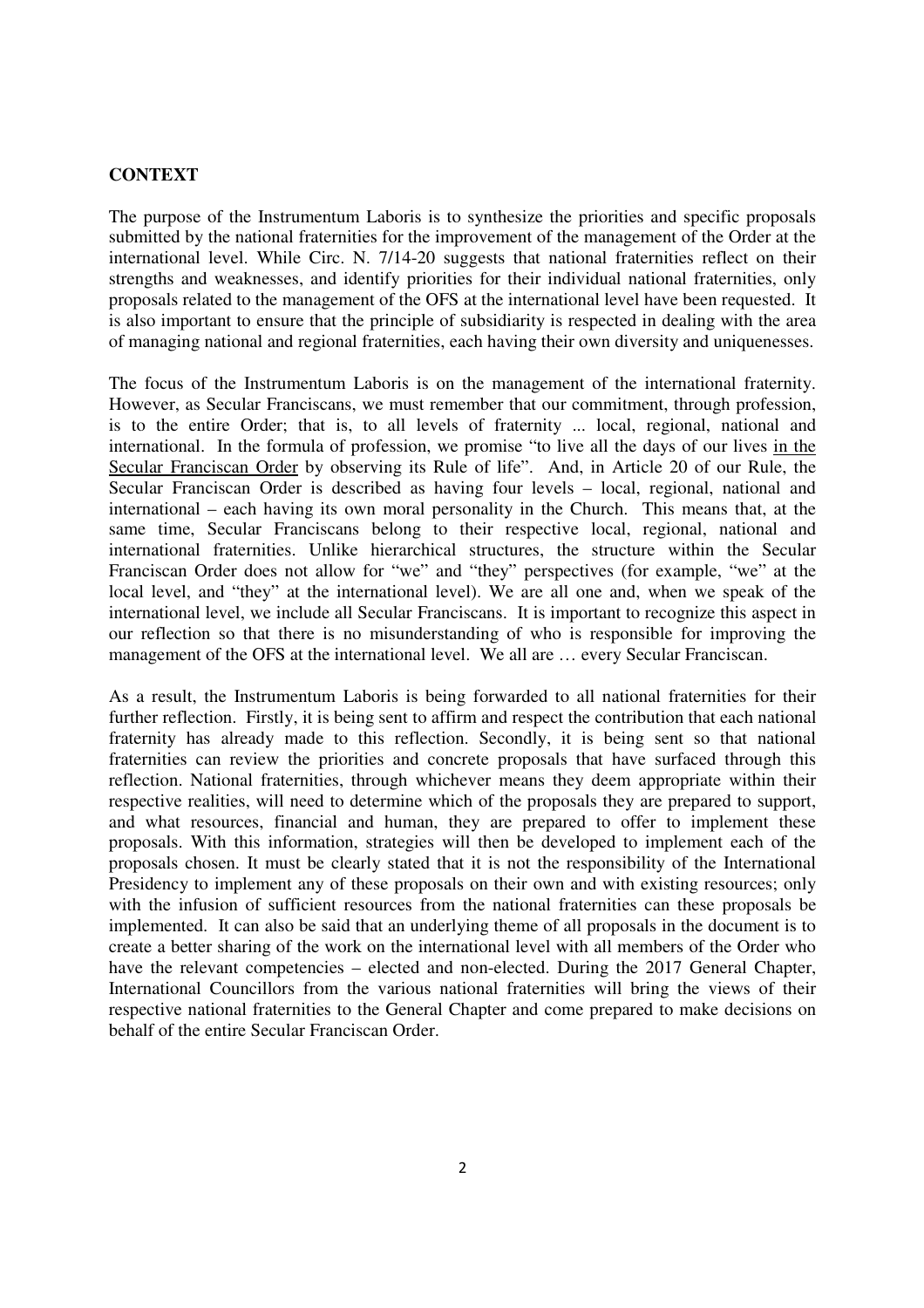#### **MANAGEMENT OF THE ORDER**

Over the centuries, the Secular Franciscan Order has adapted to the times, passing from a fragmented organization to a unified and centralized organization. Although much progress has been made, some challenges remain to be addressed by the OFS in its growth as a unique Order within the Church. Many of these challenges have been identified over the years by the International Presidency, by national fraternities during the course of visits and chapters and, more recently, by capitulars of the 2014 General Chapter during their reflections on how to better manage the OFS. In general, these challenges can be categorized into three broad categories:

- understanding the nature of the Order (objectives),
- establishing an organizational structure that will allow it to operate in conformity with its nature (organization), and
- developing modalities for choosing leaders who are available and capable (people).

These three categories – objectives, organization and people – represent the essential elements that are considered when assessing the management of any organization.

From its very beginning, the Secular Franciscan Order has been known as an Order of "penitents"; however, there is not always a good understanding of the Order's nature and identity, including the commitment by its members to conversion and to reaching out to others. This has been the subject of several General Chapters and always results in emphasizing the need for formation as a top priority of the Order.

It should also be noted that the life of Secular Franciscans is lived within the context of a local fraternity and that local fraternities are grouped within a regional, national and international structure (GC, Art. 29). It is clear that one of the unique aspects of the Secular Franciscan Order, as a secular Order, is its immersion in the world; its members live in the ordinary conditions of the world and within the context of their families, work places and society at large. Because of this uniqueness, some of the organizational models that have been utilized within the OFS have not been effective, especially those models that have been specifically designed to meet the needs of religious communities. The lack of permanent structures has also contributed to instability in supporting the functioning of the Order and its activities.

The life of fraternities is also influenced by the quality of its leadership. Regrettably, the OFS often experiences a lack of prepared and available persons to lead the fraternity at all its levels, often exacerbated by the lack of adequate training for leadership offices, and by the inherent time challenges faced by Secular Franciscans in making themselves available to serve the fraternity while living a secular way of life with a multitude of family and occupational responsibilities. The lack of involvement by non-elected members of the fraternity who are experienced and skilled also contributes to the imbalance and uneven distribution of workload within the fraternity, often leading to the physical and mental exhaustion of those who serve. In addition, there is often a lack of continuity between those leaving and those entering offices in the fraternity, and the sharing of experience between both.

Another management challenge is the insufficient attention paid to communication and to the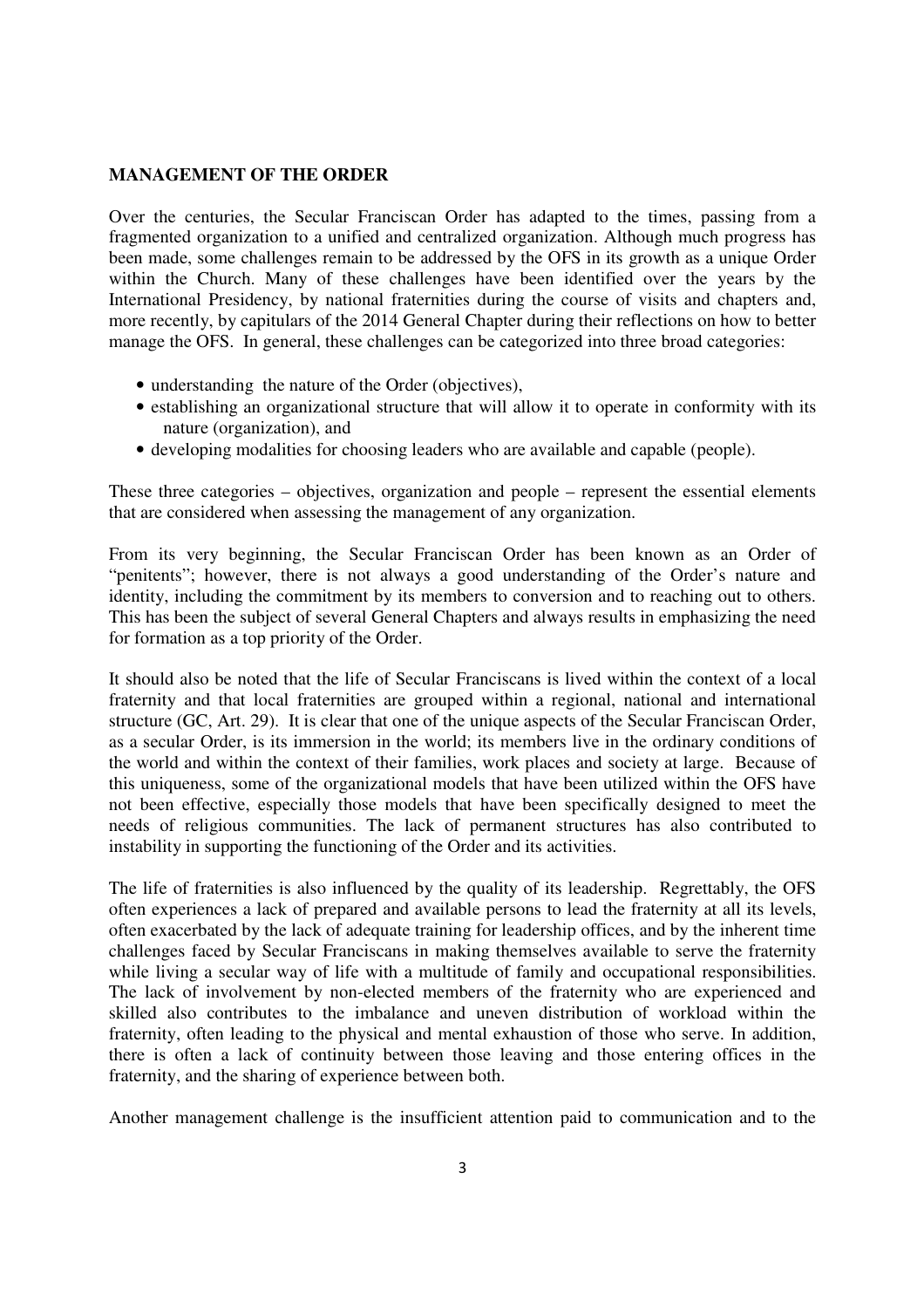establishment of effective relationships with other fraternities and organizations. And, all of these challenges are further complicated by the lack of financial resources, at all levels of fraternity, which constrains the implementation of improvements within the Order.

## **PRIORITIES AND PROPOSALS**

In reviewing the submissions from national fraternities, the following priority areas have been identified:

- 1. Formation
- 2. Fraternal Life
- 3. Building a Fraternal and Evangelical World
- 4. Leadership
- 5. Communications
- 6. Finance
- 7. Spiritual Assistance
- 8. Franciscan Youth

For each of these priority areas, concrete proposals have also been put forward. The following sections of the document present the priority areas and their respective concrete proposals.

# **1. FORMATION**

Formation can be defined as the action of forming or process of being formed. Within the context of the Secular Franciscan Order, the formation process aims to foster human, Christian and Franciscan maturity so as to be able to live a full Gospel life in the manner of St. Francis of Assisi. By its very nature, formation is a life-long process which aims to sustain the witness and commitment of Secular Franciscans in the world (GC, Art. 50.1).

Formation continues to be the Order's top priority and "plays an essential role in both conversion to Christ and deepening our Secular Franciscan vocation. The lack of authentic conversion is, by far, one of the most serious problems we are confronted within our Order … formation, both initial and ongoing, should be accessible to everyone, and national fraternities should engage in this uppermost priority." (Conclusions of the 2014 General Chapter). While an enormous amount of energy has been expended on creating formation materials and offering formation courses (especially to formators), there has been an overall lack of continuity in the Order's efforts, plagued by the lack of resources, both human and financial. To address these challenges, the following concrete proposals are presented:

### *Proposal 1 – OFS International Office of Formation*

It is proposed that a permanent International Office of OFS Formation be established which would be staffed with personnel skilled in responding to the formation needs of the Order. This office would be responsible for: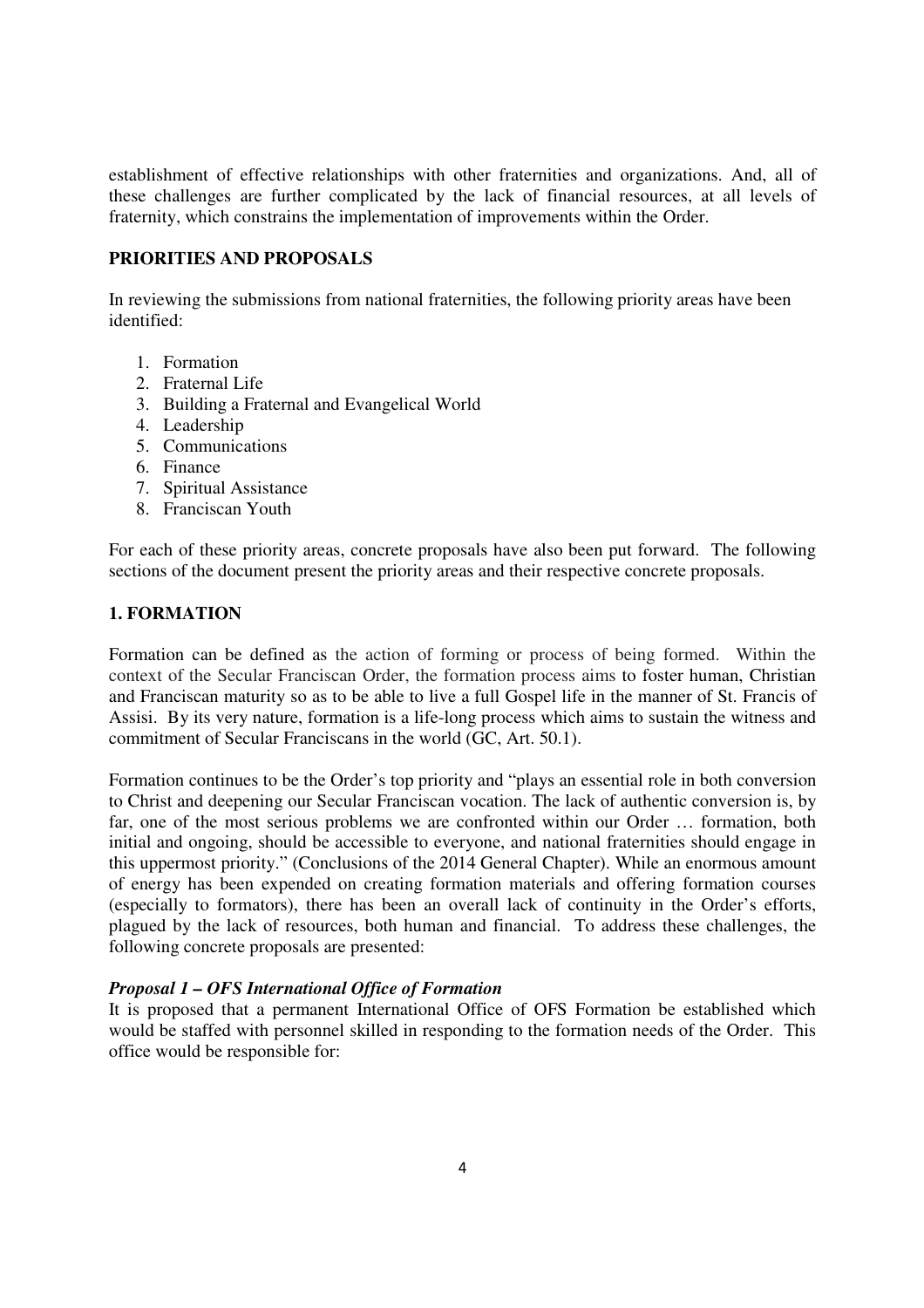- coordinating the work of both initial and ongoing formation at an international level so as to deepen the Secular Franciscan's sense of belonging to the OFS and identity so that the Order can fully undertake its mission in the world;
- developing a library of resources on a variety of subjects that would support the formation process, resources that would be available both online and in hardcopy; national fraternities could then develop their own programs of initial and ongoing formation, based on their own specific and unique realities, using the library of resources to support their programs (focus by this office would be less on creating programs and more on creating a variety of resources that could be used by national fraternities to create their own programs);
- exploring and developing the most modern of methodologies that could be used to make formation resources more accessible and dynamic (for example, the use of online courses and webinars);
- assisting in formation conferences / workshops, held in conjunction with national or General Chapters or with continental gatherings and congresses; and
- exploring other sources of Franciscan formation and collaborating with like-minded organizations so as to leverage expertise both within and outside the OFS.

It should be noted that the need for a formation manual for candidates has also been underlined in the submissions from national fraternities; however, these would be better constructed by national fraternities based on the specific programs that they eventually create and that would be adapted to their specific needs and circumstances.

# **2. FRATERNAL LIFE**

The local fraternity is "the basic unit of the whole Order" and "the privileged place for developing a sense of Church and the Franciscan vocation and for enlivening the apostolic life of its members (Rule, Art. 22). All of the other structures of the Order, whether regional, national or international, should aim to support the life of the local fraternity and the fraternal life of the brothers and sisters. National fraternities have repeatedly underlined that the focus of managing the Order must be on the animation and guidance of local fraternities but, regrettably, the life of the local fraternity is often lost in the governance of the Order. The regional, national and international levels of the Order are meant to support the animation and guidance of the life of the local fraternity but, often, become a burden that achieves little. Each level carries with it a significant commitment of time and resources (people and finances) which often translates into few benefits for the members of the local fraternity.

On a global scale, the physical size of some countries, the distances involved in travelling within and between countries, the cultural differences within and between countries, the variety of languages and dialects used, and the political environment in which life is lived by Secular Franciscans are all significant challenges in managing an Order like the OFS. Although all Secular Franciscans belong to the same Order, the way in which their lives are lived varies greatly. A more decentralized structure is necessary that accommodates for these differences and the challenges that they present. As Pope Francis states in his encyclical "Evangelii Gaudium", there is a "need to promote a sound 'decentralization' " (Evangelii Gaudium, 16). He also states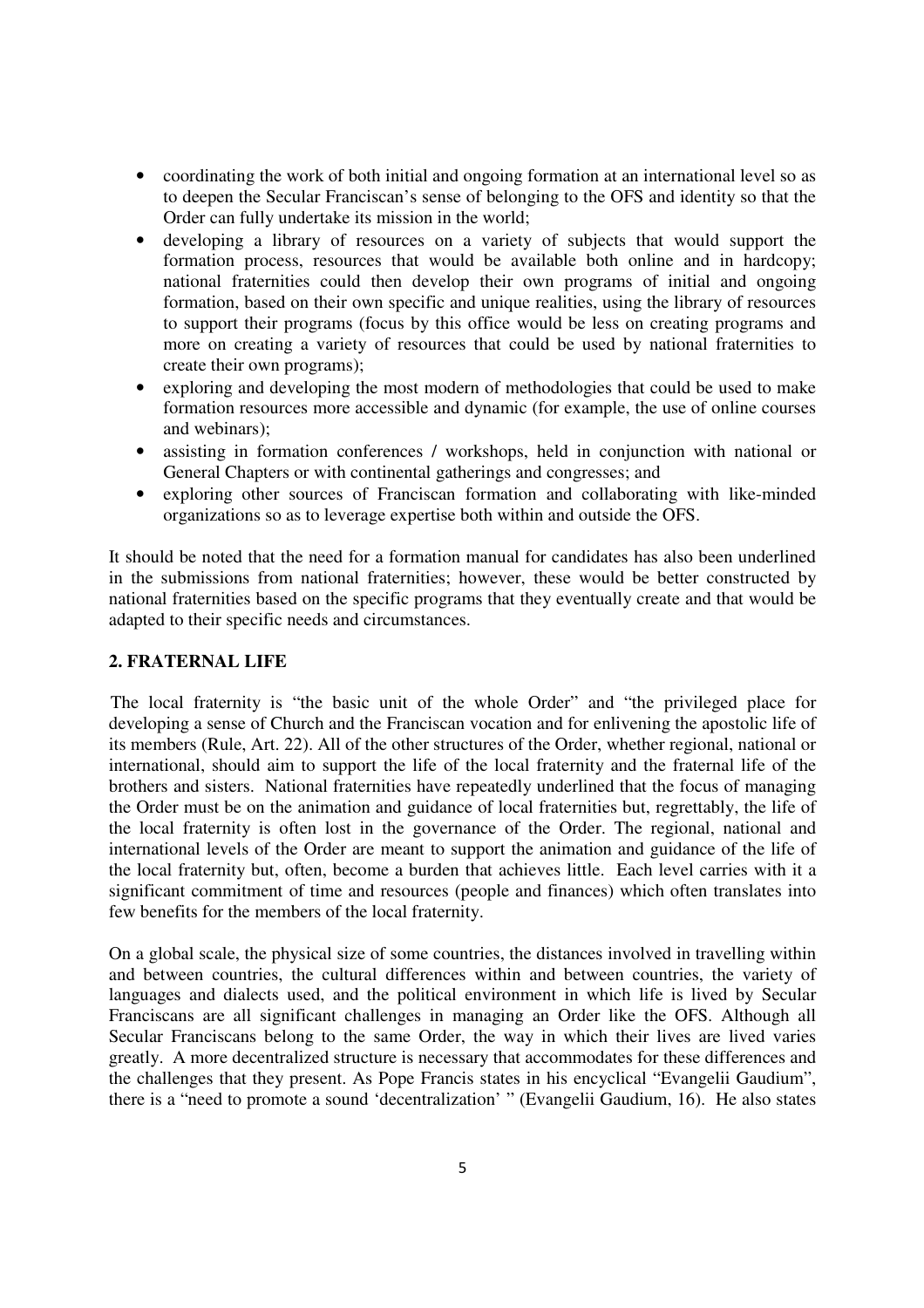that "excessive centralization, rather than proving helpful, complicates the Church's life and her missionary outreach" (Evangelii Gaudium, 32).

## *Proposal 2 – Creating a Decentralized Structure for the OFS*

It is proposed that a review be undertaken of the structures of the Secular Franciscan Order as outlined in the General Constitutions, with an openness to modifying the General Constitutions, where necessary, to create a more decentralized structure that reflects the secular nature of the Secular Franciscan Order and its members. Along with creating a more decentralized structure, a more flexible governance structure should be adopted for the Order that focuses specifically on animating and guiding the local fraternity.

The following are some of the practical consequences that could result from adopting a more decentralized structure at the international level:

- creating a structure that has fewer levels of bureaucracy and that simplifies the life of the Order and its outreach to those in need;
- creating permanent structures at the international level that support a decentralized manner of operating and offer continuity in supporting the life of the local fraternity and the fraternal life of the brothers and sisters;
- grouping national fraternities from within the same geographic area, and organizing international gatherings that bring these national fraternities together periodically;
- reaffirming the need for fraternal and pastoral visits as an essential element of animating and guiding the Order;
- developing a strategy around fraternal and pastoral visits that focuses on national fraternities that require support and ensuring that there is a continuity in this support provided, rather than focusing on the legislative requirements to preside at national chapters every three years and to conduct fraternal and pastoral visits every six years;
- delegating visitors to national fraternities who are skilled and experienced Secular Franciscans from neighboring national fraternities (also delegating presiders at national elective chapters from neighboring national fraternities);
- identifying specific areas of the international fraternity that require specific support as a result of their unique and challenging circumstances (eg. China Project, Africa Project)
- providing practical support to brothers and sisters, not only spiritually, but also materially for those experiencing difficult circumstances; and
- developing guidelines and procedures for the twinning of fraternities at all levels national, regional and local.

### **3. BUILDING A FRATERNAL AND EVANGELICAL WORLD**

The Rule of the Secular Franciscan Order calls Secular Franciscans to observe the Gospel of our Lord Jesus Christ by following the example of St. Francis of Assisi, who made Christ the inspiration and the centre of his life with God and people (Rule, Art. 4). Similar to the life of St. Francis himself, the life of Secular Franciscans tends to oscillate between developing an internal spiritual life while also developing an external life which reaches out to others with concrete actions. Secular Franciscans do not live their lives for themselves, but rather live it in an outwardly direction towards people in need. The OFS Rule is clear on this point. "Secular Franciscans, together with all people of good will, are called to build a more fraternal and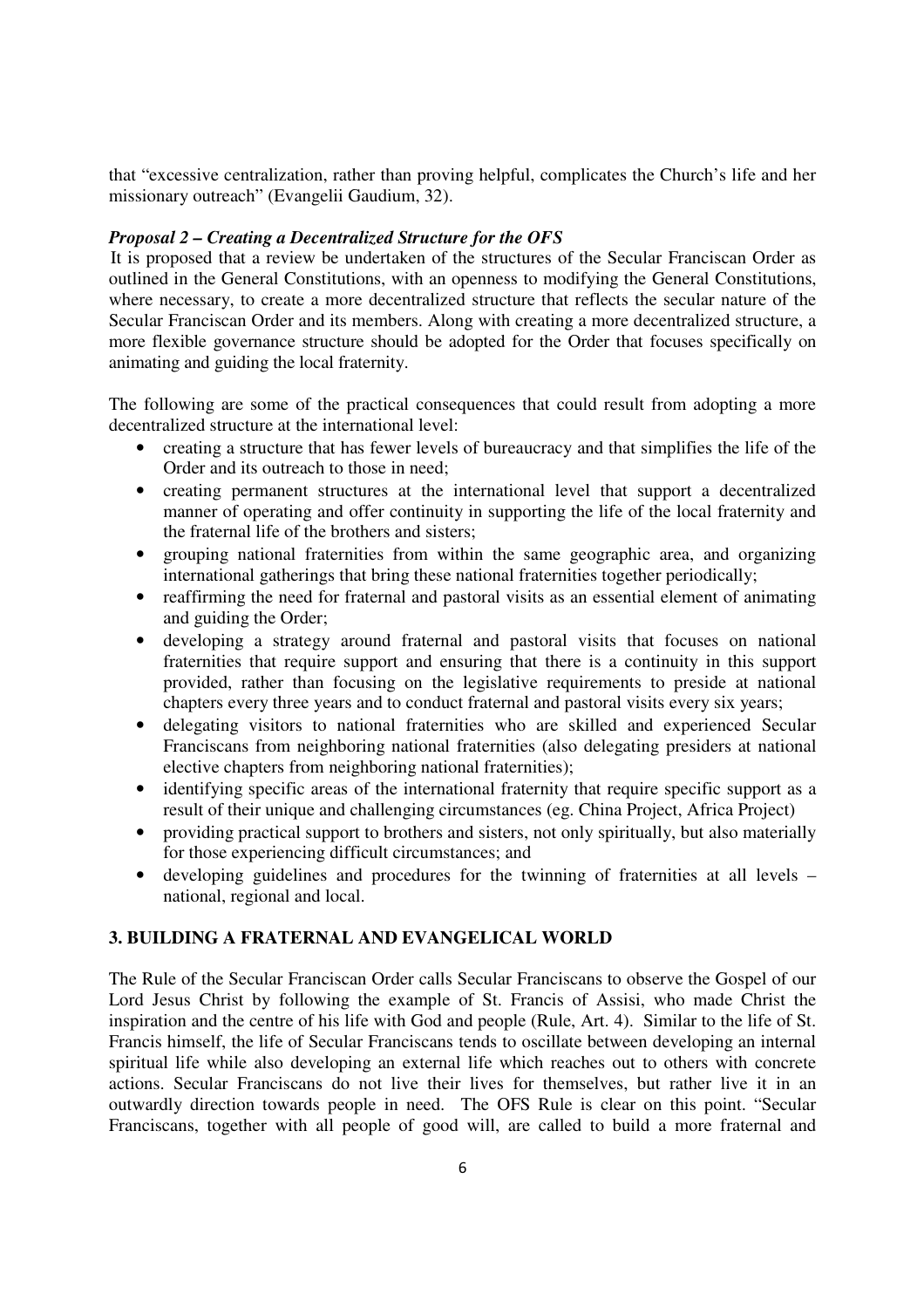evangelical world so that the kingdom of God may be brought about more effectively" (Rule, Art. 14). Individually and collectively, Secular Franciscans are to be in the forefront in promoting justice by the testimony of their human lives and their courageous initiatives

(Rule, Art. 15). In this regard, initiatives that promote justice, peace-making and care of creation are central to living out the Franciscan charism. For this reason, fraternal life should include a specific focus on JPIC (Justice, Peace and Integrity of Creation) and its works.

However, while concrete actions in the area of justice, peace and integrity of creation are essential, developing an internal disposition through prayer is also a prerequisite to any initiatives that are directed towards building a more fraternal and evangelical world. "As Jesus was the true worshipper of the Father, so let prayer and contemplation be the soul of all they are and do" (Rule, Art. 8).

## *Proposal 3a – OFS International Secretariat for JPIC*

It is proposed that a permanent International Secretariat for Justice, Peace and Integrity of Creation (JPIC) be created within the OFS which would be staffed with personnel skilled in this domain. This Secretariat would be responsible for:

- coordinating JPIC activities within the OFS, and working closely with other JPIC organizations within the Franciscan Family; for example, the Inter-Franciscan Commission for Justice and Peace (Romans VI) and Franciscans International (in conformity with the Statutes of the International Fraternity of the Secular Franciscan Order, a member of the Presidency would support the work of this Secretariat in the field of justice, peace and integrity of creation);
- monitoring international issues of particular interest to the OFS and providing responses to these international issues; examples could include issues around refugees and immigrants, wars and conflicts, and environment and climate change (with over 300,000 members worldwide, the OFS has the possibility of exerting significant leverage to advocate for justice, peace and integrity of creation);
- initiating JPIC projects in which all members of the OFS could participate, thereby linking the work of the OFS world-wide; combating illiteracy among vulnerable populations including women and children in rural areas could be one of the organization's outreach priorities; and
- acting as a focal point for the OFS during natural disasters and coordinating disaster assistance with the appropriate agencies, directed to both Secular Franciscan and others in the affected areas.

# *Proposal 3b – Praying Together*

It is proposed that the work of JPIC be complemented by regular calls for intercessory prayers across the OFS in support of specific outreach activities. These requests for prayer would provide a basis for engaging fraternities in praying together with the OFS worldwide.

# **4. LEADERSHIP**

The international fraternity is guided and animated by the International Council of the OFS (CIOFS) with its seat in Rome (Italy), by its Presidency and by the General Minister (GC, Art. 69.2). The International Council, convened in General Chapter, is the highest governing body of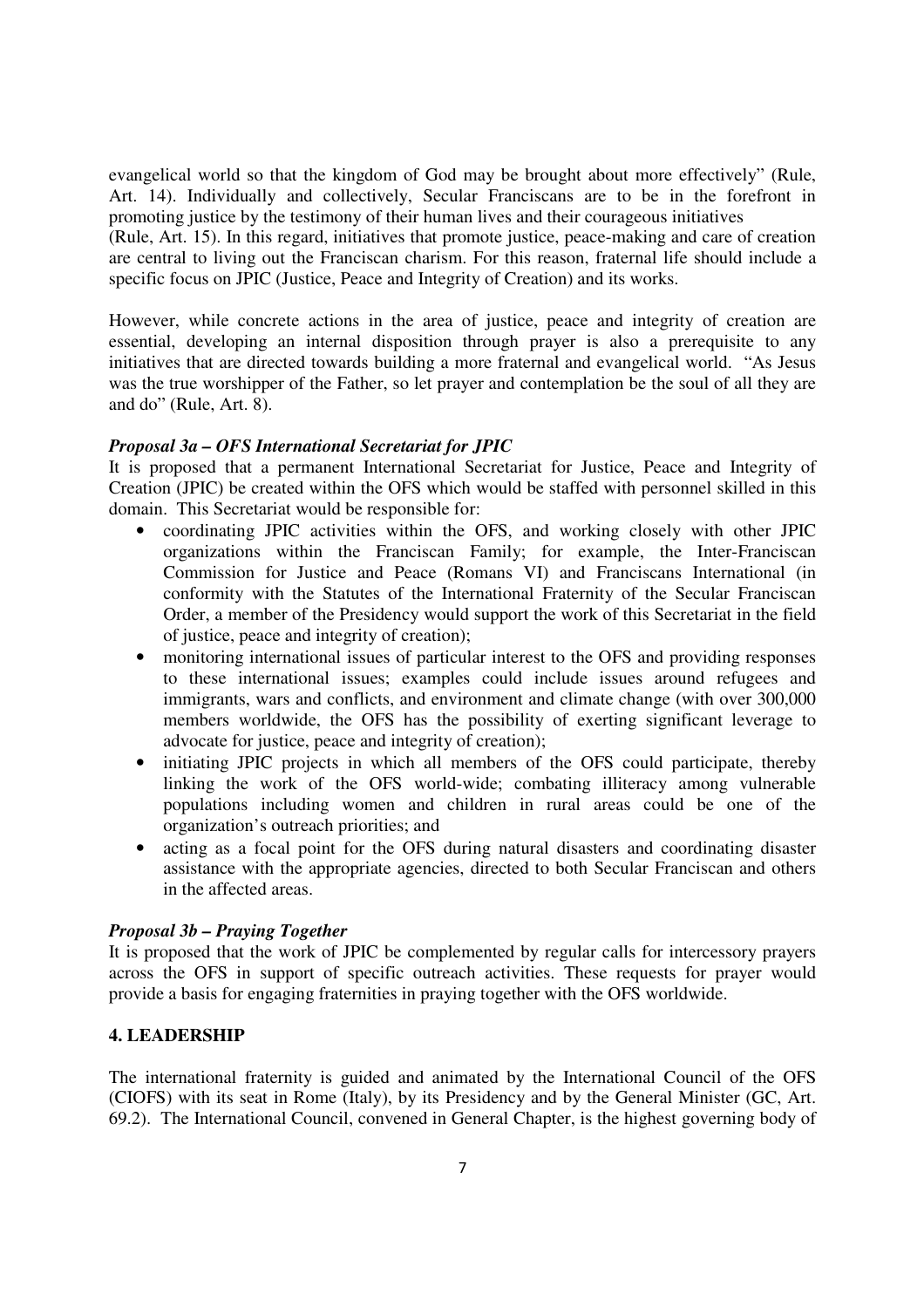the OFS with legislative, deliberative and elective powers (GC, Art. 70.3). The Presidency of the International Council of the OFS is constituted within the International Council, of which it forms an integral part (GC, Art. 70.2), and is responsible for coordinating animating and guiding the OFS at the international level (GC, Art. 73 (b). The leadership of the OFS therefore rests with the International Council and, on a day-to-day basis, with the International Presidency. It is essential that communications between the International Presidency and the International Councillors be regular and effective.

The following proposals are therefore directed to the International Council and Presidency.

#### *Proposal 4a – Membership*

In order to properly manage and lead an organization, it is essential to understand its membership. It is proposed that a concerted effort be made to collect information on membership in the OFS, including demographic data. An international registry of all permanently professed members of the OFS would be the heart of such information. Already, some national fraternities have developed such registries. As a minimum, an online directory of all local fraternities within the International Fraternity should be established with a specific email contact for each local fraternity. Ultimately, all communications from the International Presidency could be directed to this specific contact within each local fraternity, with a copy to the International Councillor. Collecting this kind of information would also enhance the linkages between local fraternities and the international body, create a network to connect different levels of fraternity and enhance the overall sense of belonging within the OFS.

#### *Proposal 4b – Training Leaders*

It is also proposed that materials suitable for the training of leaders be developed (Minister, Vice-Minister, Secretary, Treasurer, Formator, JPIC Co-ordinator, Youth Co-ordinator, International Councillor). These materials should be made available electronically (online) and in hardcopy, and could be used by national and regional fraternities to properly train leaders.

### *Proposal 4c – Creating Pool of Expertise*

It is also proposed that a pool of Secular Franciscans who have acquired extensive experience in serving the OFS be created and utilized. To-date, the work of managing the OFS at the international level has been too centralized and limited to only a few people. It is time to utilize the expertise of Secular Franciscans across the world in supporting the operation and management of the Order. The engagement of non-elected members of the OFS in its operation and management is key to being able to better manage an Order such as the OFS. These skilled resources could be retained to:

- work in some of the permanent offices that are being proposed in this Conclusive Document;
- preside at national elective chapters, conduct fraternal visits and perform various studies and projects of interest to the OFS; and
- provide support to national councils in resolving problems at the national level.

### *Proposal 4d – Collaboration within Franciscan Family*

The Secular Franciscan Order is part of the broader Franciscan Family, one among many spiritual families in the Church who recognize that they are all called to follow Christ in the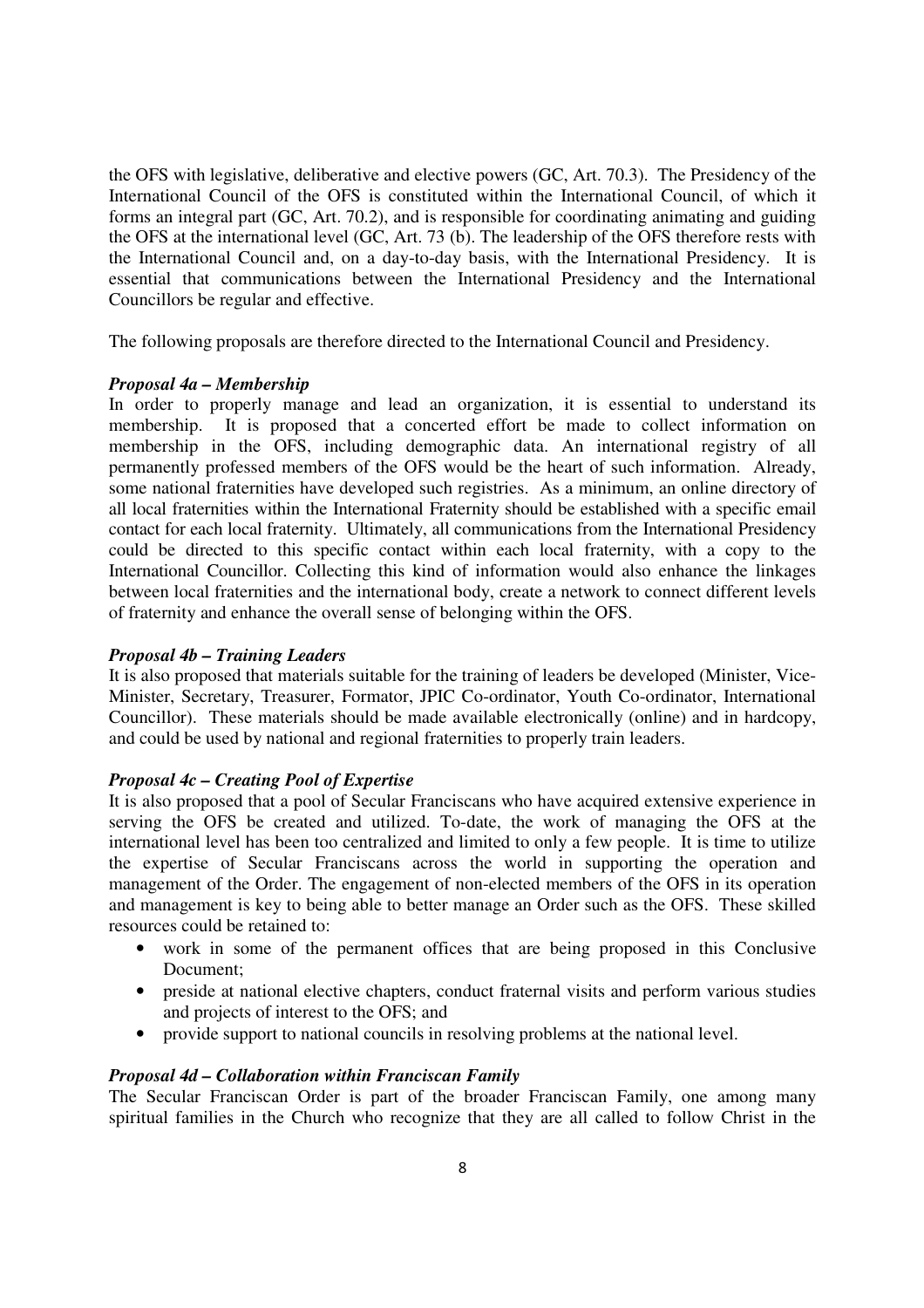footsteps of St. Francis of Assisi (Rule, Art. 1). The above proposals are directed primarily to leadership within the OFS. To be effective leaders, however, there must also be ongoing and regular communications with the rest of the Franciscan Family. On a day-to-day basis, this is a fundamental responsibility of the International Presidency. Participation in dialogue with the Conference of the Franciscan Family (CFF) and coordinating actions and activities with the Conference are required in order to support our membership in the broader family. It is proposed that common initiatives with the Franciscan Family be identified and pursued so as to increase the level of cooperation.

## *Proposal 4e – Administration and Promotion*

To support the efficient administration and promotion of the OFS, the following practical tasks and actions are proposed:

- developing and distributing a template for annual reports submitted at various levels of fraternity;
- assembling activity reports from national fraternities and making them available (online);
- providing clear direction and expectations to national councils when conducting fraternal and pastoral visits;
- developing a more efficient and timely process for revising / approving National Statutes;
- developing protocols and procedures for handling appeals and petitions from national fraternities; and
- developing guidelines for vocational promotion across the OFS, including the possibility of organizing a world-wide "Secular Franciscan Day" to promote the OFS and make the Secular Franciscan vocation known.

# **5. COMMUNICATIONS**

Communications plays a critical role in all facets of an organization, both communications within the organization (internal) as well as communications outside of the organization (external). Effective communications are essential to building and maintaining relationships within the organization, establishing effective teams, facilitating innovation, contributing to the growth of the organization and ensuring transparency and sense of trust in the organization.

# *Proposal 5 – OFS International Office of Communications*

It is proposed that a permanent International Office of Communication be established and staffed with professionals possessing the requisite skills in communications, website management and publishing. In some cases, the office may have to retain professional staff on a contractual basis to ensure quality work. This Secretariat would be responsible for:

- developing an international communication strategy for the OFS;
- performing media relations and issuing News Releases on specific events providing the OFS with a common voice that reflects its Franciscan vocation and mission (e.g. refugee crisis, natural disasters, etc.);
- managing the CIOFS website and social media;
- developing promotional material for the OFS (eg. posters, flyers, videos, etc.);
- publishing an international newspaper (electronic and hardcopy); and
- creating and maintaining a database of international and national contacts.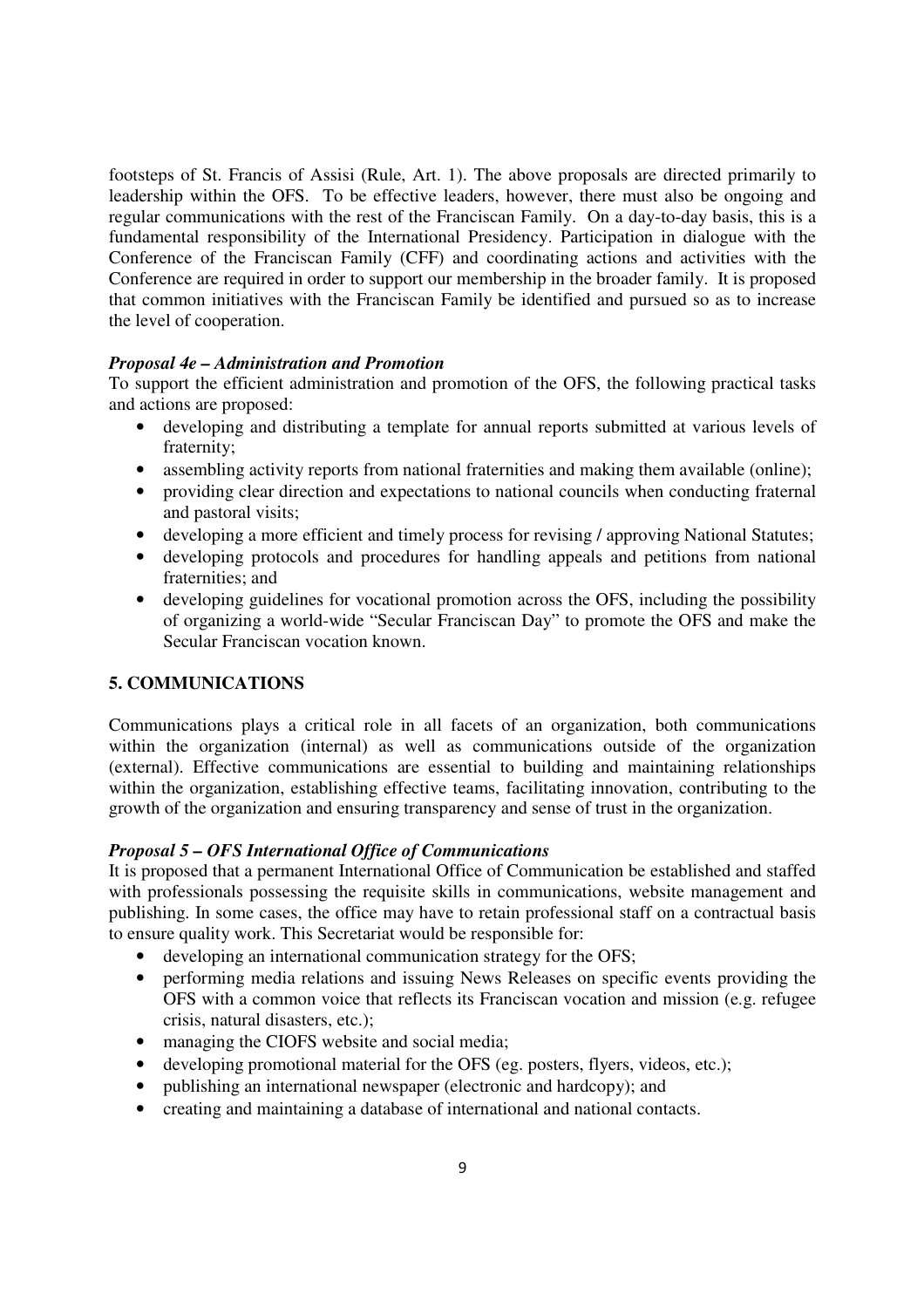An essential part of the work of this office would be to determine the best tools for communicating with the OFS, given the diversity of its membership and availability of technology.

# **6. FINANCES**

In conformity with the Statutes of the International Fraternity of the Secular Franciscan Order, the Presidency of the International Council appoints a Treasurer and establishes a Finance Commission responsible for the financial and patrimonial management of the International Fraternity. The presence of a Treasurer and Finance Commission is essential to the effective and efficient financial management of the Secular Franciscan Order at the international level, and is endorsed by national fraternities. However, to ensure a greater transparency the following are also recommended:

## *Proposal 6 – Financial Strategy and Plan*

It is proposed that the International Council develop a financial strategy and plan for the international fraternity which includes both revenue generation strategies and expenditure management controls; the financial strategy would strive to balance the distributions of financial resources between administrative/management requirements and outreach initiatives to national fraternities in need. It is further proposed that this financial strategy and plan be presented and approved by the Order's General Chapter.

The following practical tasks would form part of the work of developing a financial strategy and plan:

- creating, in collaboration with the Office of Formation, a training module that explains article 25 of the OFS Rule, the responsibilities of each member of the Order, the coresponsibilities of each level of fraternity, the inequities of financial resources across the Order and the procedures to use when managing fixed assets/patrimony;
- explaining and stressing the importance of being accountable for financial decisions taken by the chapters of higher level fraternities (regional, national and international) and ensuring that International Councillors, along with their respective National Councils, assume the responsibility for implementing decisions taken at General Chapters regarding the finances of the Order;
- developing an approach to revenue generation that includes not only contributions from national fraternities but also donations, bequests and specific fundraising projects for specific initiatives; new sources of funding should be sought from foundations, benefactors and businesses (consideration should be given to retaining a professional fundraising company to raise funds for the OFS);
- developing an approach to travel that focuses on essential travel, decentralization of resources and minimizing the carbon footprint of the OFS; this approach would include specific criteria that ensures appropriateness of all expenditures associated with travelling to national fraternities for chapters and visits and pays special attention to fraternities with limited financial means; and
- providing detailed financial reports to national fraternities on a regular basis (at least quarterly) so as to engage the international fraternity as a whole in the sustainable financial management of the Order.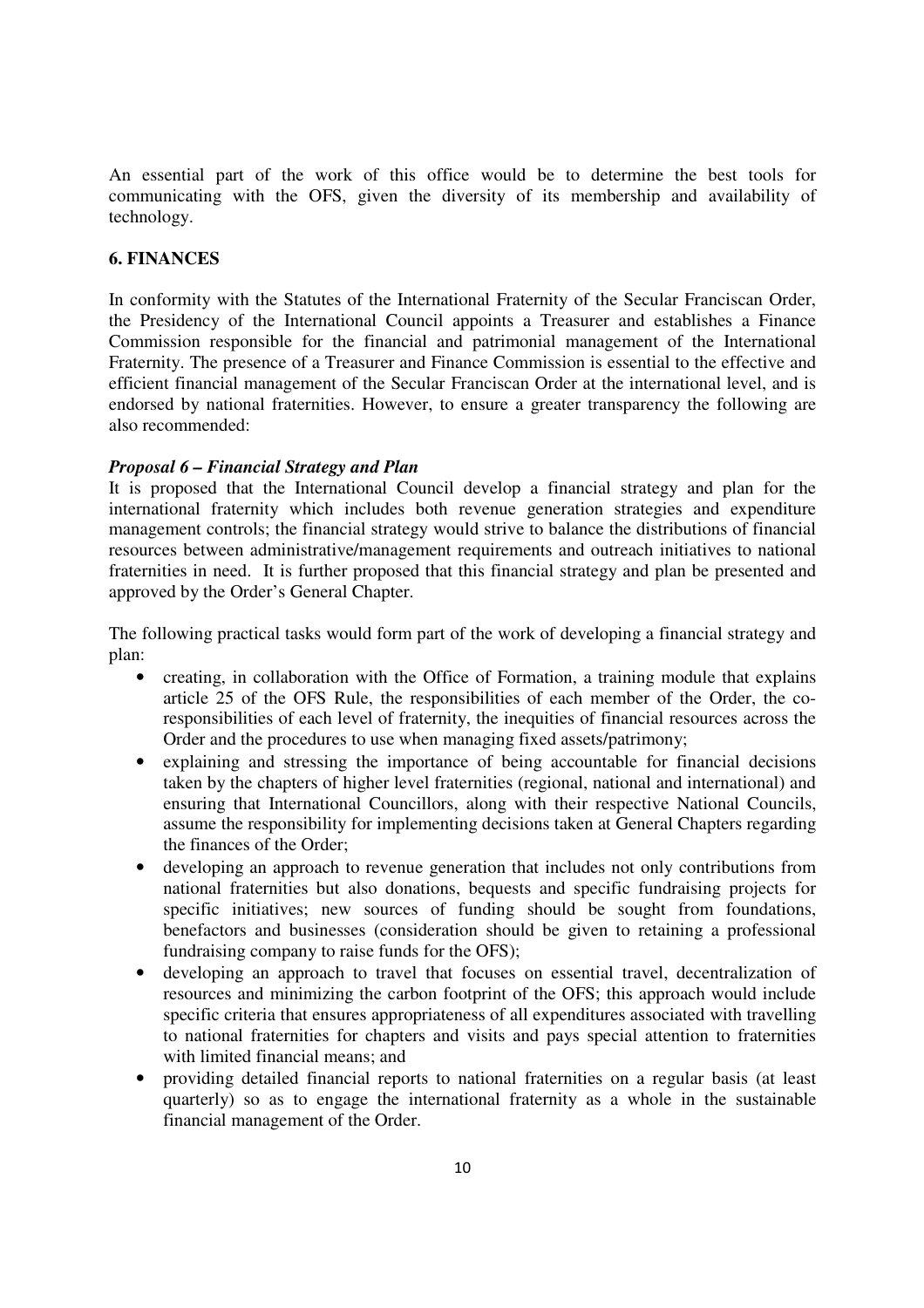## **7. SPIRITUAL ASSISTANCE**

In their reflection, national fraternities acknowledged and expressed their appreciation for the generous service provided by spiritual assistants to both the Secular Franciscan Order and to the Franciscan Youth (YouFra) spread out across the world. However, in managing the OFS, it was also acknowledged that the spiritual and pastoral care of the Secular Franciscan Order is entrusted by the Church to the Franciscan First Order and the Third Order Regular (TOR) and that this duty is exercised by their General and Provincial Ministers. It is these Franciscan Major Superiors who are responsible for the quality of spiritual assistance and pastoral care, and for the specific preparation of the Assistants so that they will be suitable and well-prepared (Statutes for Spiritual and Pastoral Assistance to the Secular Franciscan Order, Art. 5).

It should be noted, however, that the OFS is interested, willing and available to assist the Major Superiors in supporting spiritual assistants in exercising their duties and responsibilities. This would include participation in formation courses for newly appointed spiritual assistants, and the overall training of spiritual assistants regarding their service to the OFS.

Major Superiors are also encouraged to include their responsibility to the OFS in the formation programs of their friars and the responsibility of the First Order and Third Order Regular to engage with the OFS as an integral component of the Franciscan Family.

National fraternities also pointed out the need for better connections between the General Spiritual Assistants and the National Spiritual Assistants, especially through the creation and distribution of circulars that support and encourage spiritual assistants in their respective ministries.

### **8. FRANCISCAN YOUTH (YOUFRA)**

The Secular Franciscan Order is called to share its experience of evangelical life with youth who feel attracted to St. Francis of Assisi and considers itself to be particularly responsible for the Franciscan Youth. (GC, Art. 96).

Essential to the commitment of the OFS to Franciscan Youth is the development of a relationship between Secular Franciscans and members of the Franciscan Youth, and their respective fraternities. It is recognized that the development of relationships requires a willingness on the part of both parties to spend time together, and to share vocational journeys with each other.

In its reflection, national fraternities acknowledged the richness of YouFra documents that are already available to support the establishment, formation and guidance of Franciscan Youth, including:

- YouFra A Way of Franciscan Vocation
- YouFra Formation Program
- Sample Draft of YouFra National Statutes
- YouFra International Regulations
- Conclusion of the  $1<sup>st</sup>$  YouFra International Assembly Spain 2007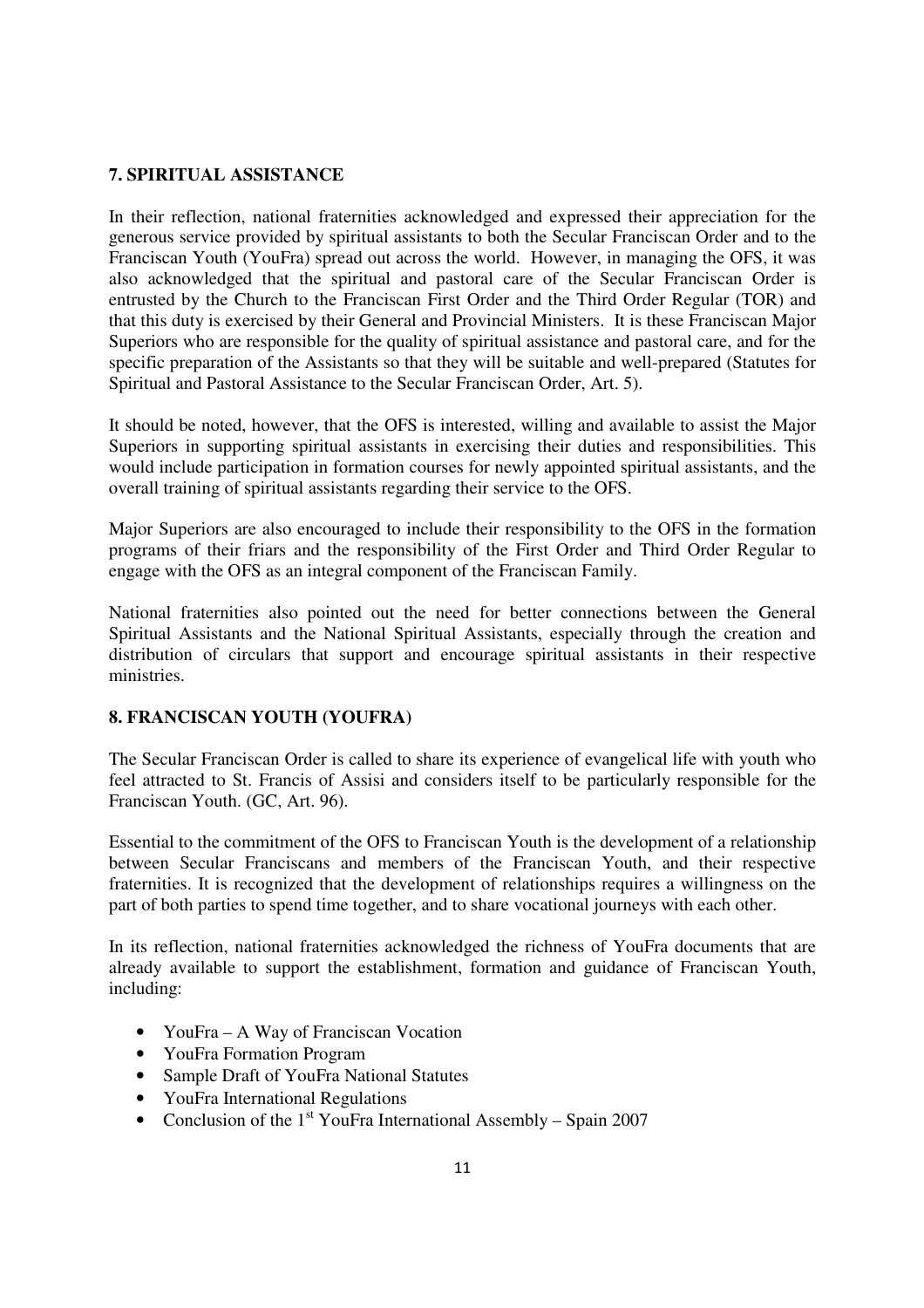- Incorporation of the YouFra members into the OFS
- Guidelines for Fraternal Animation
- Guide for the Establishment of a New Fraternity of Franciscan Youth (YouFra)
- Conclusions of the  $2^{nd}$  YouFra International Assembly (Croatia, 2014)
- Celebrations in the Fraternity of the Franciscan Youth

It is important for fraternities to realize that today's YouFra is different from the YouFra of the past. The above documents are helpful aids in understanding the nature of YouFra and how best to work with Franciscan Youth.

### *Proposal 8 – Engagement with Franciscan Youth*

It is proposed that greater strides be made by the Secular Franciscan Order in sharing its experience of evangelical life with youth by:

- developing a formation module for use by Secular Franciscans that would outline the call of the OFS to share its experience of evangelical life with youth and its overall responsibility for Franciscan Youth;
- encouraging local fraternities to reach out to youth who may be seeking an experience of evangelical life in the manner of St. Francis (all available technological means should be employed in reaching out to young people, including social media, blogs, etc.);
- organizing special activities for young people, and even children, in order to share its experience with them and to promote the creation of YouFra fraternities in their localities;
- organizing joint gatherings, activities and events in those areas where there are YouFra fraternities so as to provide opportunities for getting to know one another better and, through these activities, strengthen their awareness of belonging to the whole Franciscan Family; and
- exploring opportunities to collaborate with YouFra members in areas of responsibility in which they have a particular competence; for example, development of websites and engagement in social networks).

While some may think of Franciscan Youth as the "future" of the Franciscan Family and the Franciscan charism, the Secular Franciscan International Presidency has been reminded on many occasions that Franciscan Youth is part of our "present" reality and that the OFS must continually seek opportunities to work with YouFra as one of its particular ministries.

### **IN CONCLUSION**

The reflection of national fraternities on how an Order like the Secular Franciscan Order (OFS) should be managed at all its levels has resulted in the identification of eight priority areas and, for each of these priority areas, concrete proposals to support a more efficient and effective management of the Order. Each of these concrete proposals associated with formation, fraternal life, building a fraternal and evangelical world, leadership, communications, finance, spiritual assistance and Franciscan Youth could contribute to a strong renewal of the way in which fraternities are animated and guided. These proposals could be instrumental in giving life and breath ("anima") to the structures of the OFS and, together, guide the Order forward with concrete actions to build a more fraternal and evangelical world.